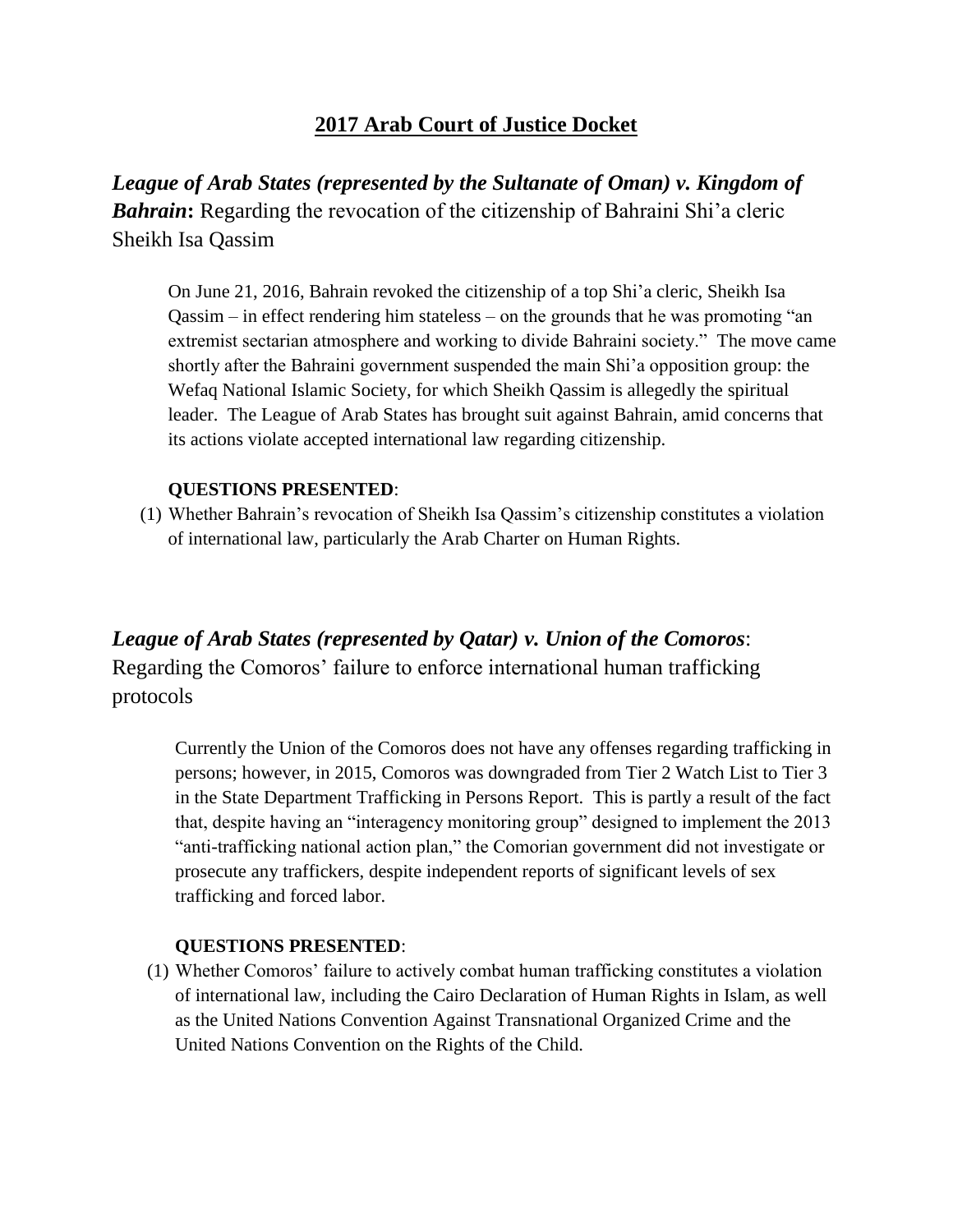*Lebanese Republic v. Kingdom of Saudi Arabia*: Regarding Saudi Arabian policy of executing foreign citizens for violations of religious law

In 2008 a Lebanese national, Ali Hussain Sibat, was arrested while performing the *umra* in Saudi Arabia. Based largely on his behavior as a television personality in Lebanon, Sibat was charged with and convicted of sorcery by the Saudi Arabian government, and sentenced to death by beheading. Following diplomatic pressure by Lebanon and other international organizations he was released in 2012. In the wake of his release, both the Lebanese and Saudi Arabian governments have agreed to ask the Arab Court of Justice for an advisory opinion regarding the Saudi Arabian practice of arresting and executing foreign participants for violations of Saudi Arabian law while outside of Saudi Arabia.

#### **QUESTIONS PRESENTED:**

- (1) Whether international law prohibits Saudi Arabia from considering the actions of foreign citizens outside of Saudi Arabian borders as grounds for prosecution in Saudi Arabian courts.
- (2) Whether Saudi Arabian prosecutions for "sorcery" are permissible under and rise to the standards of agreed-to conventions.

*State of Palestine v. Kingdom of Jordan*: Regarding Jordanian participation in Joint Military Exercises with Israel.

In November 2015, both Israeli and United States sources confirmed Jordanian military participation with Israeli IDF forces in joint military exercises. The Palestinian government has filed complaints over the Jordanian military's participation. Claiming that it threatens her autonomy and independence – expressly recognized in the Charter of the League of Arab States – Palestine has demanded that Jordan cease any further military cooperation with Israel while it continues to occupy the State of Palestine.

#### **QUESTIONS PRESENTED**:

(1) Whether Jordanian military or similar cooperation with Israel violates the League Charter, or other codified agreements regarding the status of occupied Palestinian territory.